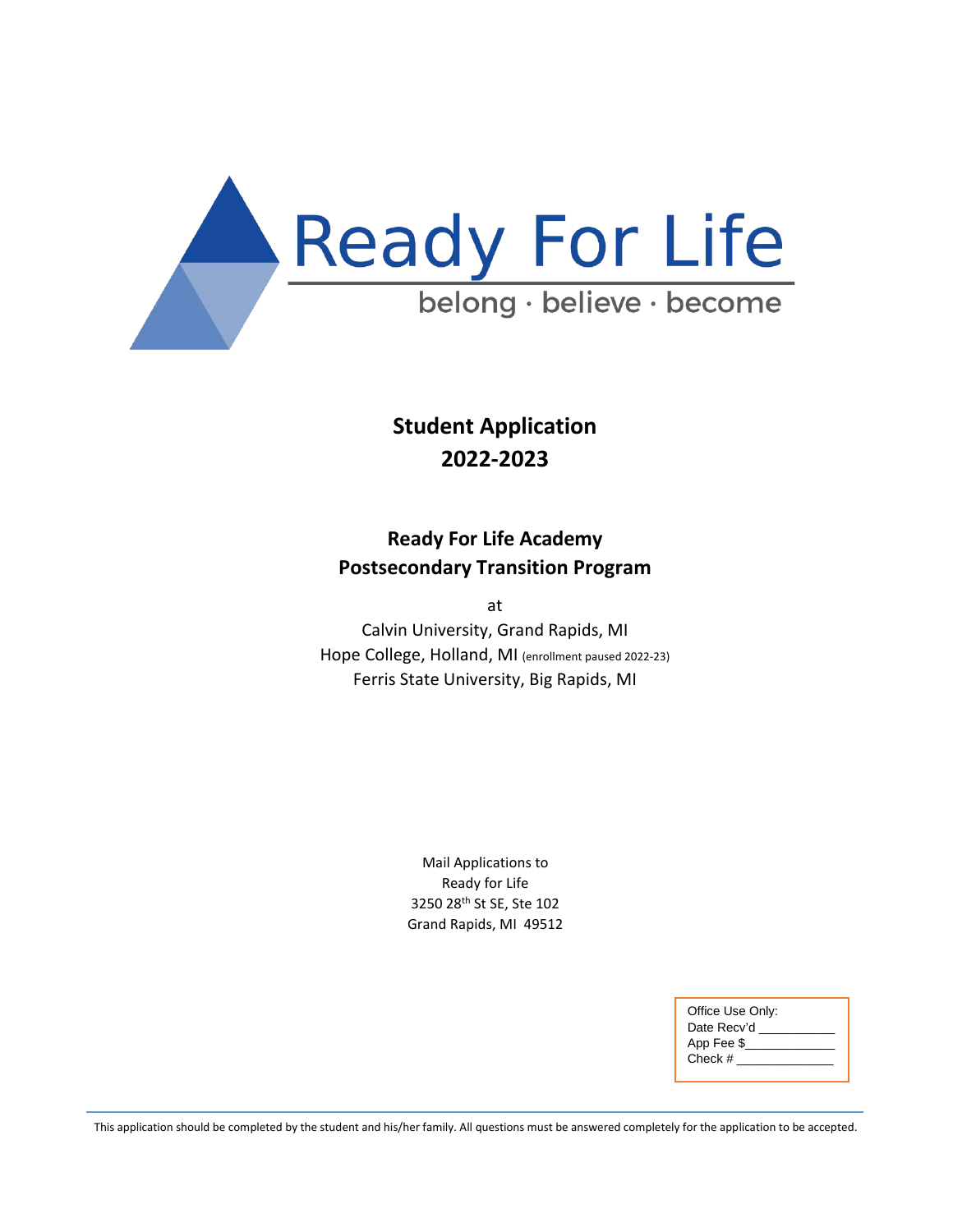

## **Eligibility Requirements**

| Participant     | Guardian |                                                                                    |
|-----------------|----------|------------------------------------------------------------------------------------|
| <b>Initials</b> | initials |                                                                                    |
|                 |          | 1. Is at least 18 years of age and not older than 26 years of age.                 |
|                 |          | 2. Has an intellectual/developmental disability.                                   |
|                 |          | 3. Has health insurance (Medicaid, Medicare, Private).                             |
|                 |          | 4. Has exhibited an interest and desire for greater independence and               |
|                 |          | parent(s)/guardian(s) support the pursuit of independence.                         |
|                 |          | 5. Can navigate independently on a campus, within the dormitory/apartment complex  |
|                 |          | and to/from campus                                                                 |
|                 |          | 6. Possess or is willing to learn time management skills and can follow a schedule |
|                 |          | with/without accommodations (i.e., picture schedule).                              |
|                 |          | 7. Can communicate with others effectively with/without accommodations.            |
|                 |          | 8. Has a cell phone (prior to starting the program)                                |

| 9. Has socially adaptive and responsible behavior so when left unsupervised for up to 2 |
|-----------------------------------------------------------------------------------------|
| hours and is able to follow/adhere to rules and instruction.                            |

|  | 10. Is willing to learn and use alternative models of travel, such as public transportation. |
|--|----------------------------------------------------------------------------------------------|
|  | 11. Is independent in grooming and hygiene routines. **                                      |
|  | 12. Applicant can independently self-administer medicines**                                  |
|  | 13. Can prepare simple meals (i.e., make breakfast, a sandwich or salad, us a                |
|  | microwave).                                                                                  |

\*\* Residential staff do not have the certification required to provide medication management or serve as a personal care assistant. If these services are required, the family will need to contract with a private provider for personal care and/or medical management during the program.

Bu signing this form, the potential participant and his or her parent(s)/Guardian(s) acknowledge having read and understood the basic eligibility requirements of the Academy and Residential Programs. This form must be signed and returned with the application packet. It must also be noted that this form includes ONLY the basic eligibility requirements. Final acceptance to the program will be determined by the Admissions Committee.

Participant Signature **Law Executive Signature** 2011 12:00 2012 12:00 2012 12:00 2012 12:00 2012 12:00 2012 12:00 Parent/Guardian Signature \_\_\_\_\_\_\_\_\_\_\_\_\_\_\_\_\_\_\_\_\_\_\_\_\_\_\_\_\_\_\_\_\_\_\_\_\_\_ Date \_\_\_\_\_\_\_\_\_\_\_\_\_\_\_\_\_\_\_\_\_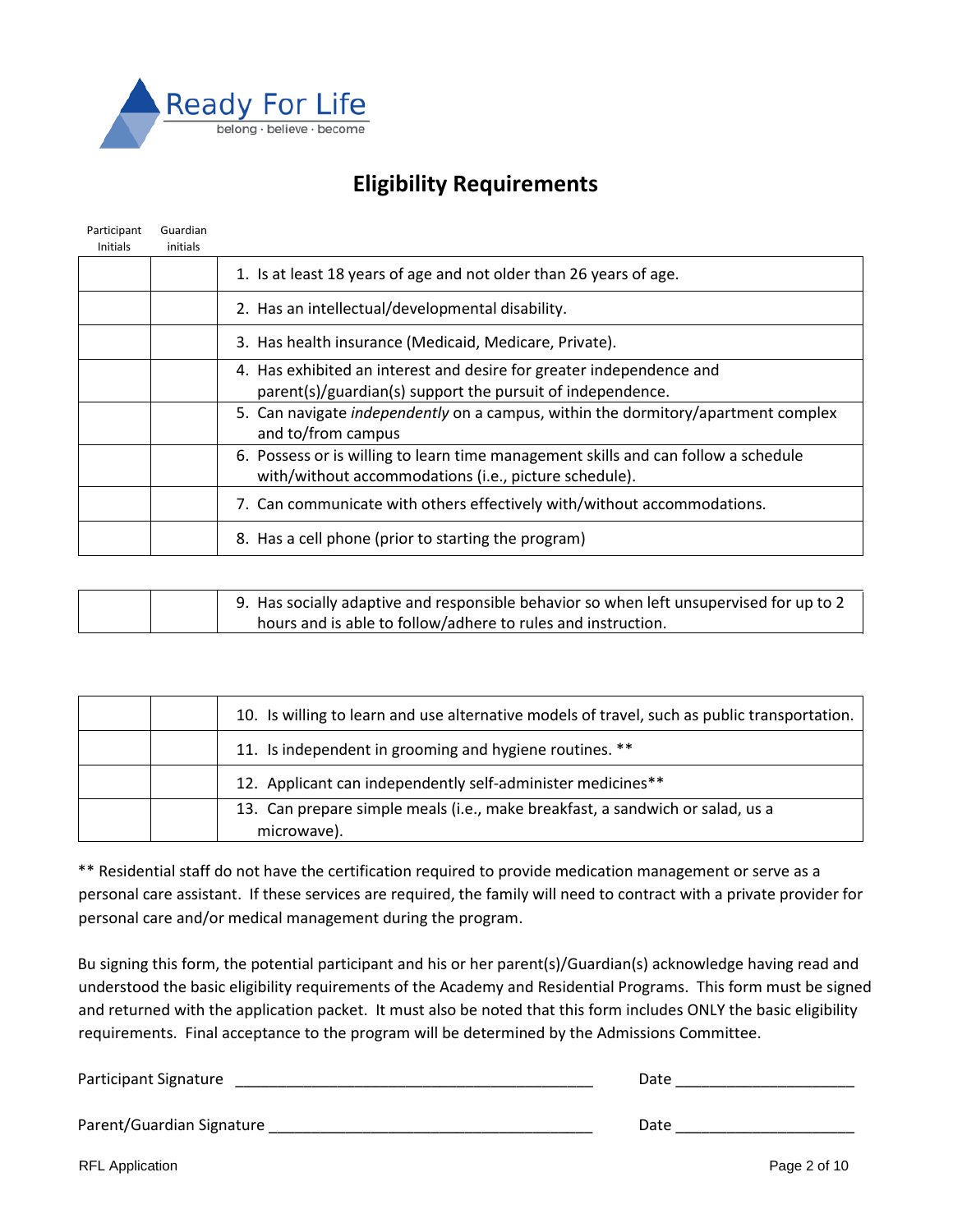

## **Application**

Please provide a recent photograph of the applicant along with this form. Be sure to complete all sections of the application.

### **Student and Family Information (A)**

*(to be completed by the student and/or family member/guardian)*

#### **A. Student's Information**

|                                                      |                                                                          | Applying for ENHANCEMENT (FULL TIME) Manual Contract Contract Cata Case Start Date FALL 2022                                                                                                                                                                               |  |  |
|------------------------------------------------------|--------------------------------------------------------------------------|----------------------------------------------------------------------------------------------------------------------------------------------------------------------------------------------------------------------------------------------------------------------------|--|--|
|                                                      |                                                                          |                                                                                                                                                                                                                                                                            |  |  |
|                                                      | Student receives support or services from: (please check all that apply) |                                                                                                                                                                                                                                                                            |  |  |
|                                                      | Supplemental Security Income                                             | ____ Social Security Disability Insurance                                                                                                                                                                                                                                  |  |  |
| ____ Community Mental Health                         |                                                                          | <b>Vocational Rehabilitation Services</b>                                                                                                                                                                                                                                  |  |  |
| <b>Medical Assistance</b>                            |                                                                          |                                                                                                                                                                                                                                                                            |  |  |
| Check all that apply:<br>____I am my own Guardian    | My parents have Power of Attorney                                        | ____ We have not filled out the paperwork<br>My guardian is: Note that the matter of the state of the state of the state of the state of the state of the state of the state of the state of the state of the state of the state of the state of the state of the state of |  |  |
| My parents are my Guardian                           |                                                                          |                                                                                                                                                                                                                                                                            |  |  |
| <b>B.</b> Parent/Guardian Information                |                                                                          |                                                                                                                                                                                                                                                                            |  |  |
|                                                      |                                                                          | Resident currently resides with: □ Mother □ Father □ Both □ Foster Parent □ Other: ________________                                                                                                                                                                        |  |  |
| <b>Parent/Guardian Information (Primary Contact)</b> |                                                                          |                                                                                                                                                                                                                                                                            |  |  |
|                                                      |                                                                          |                                                                                                                                                                                                                                                                            |  |  |
|                                                      |                                                                          |                                                                                                                                                                                                                                                                            |  |  |
|                                                      | Street, City, State, & Zip                                               |                                                                                                                                                                                                                                                                            |  |  |
|                                                      |                                                                          |                                                                                                                                                                                                                                                                            |  |  |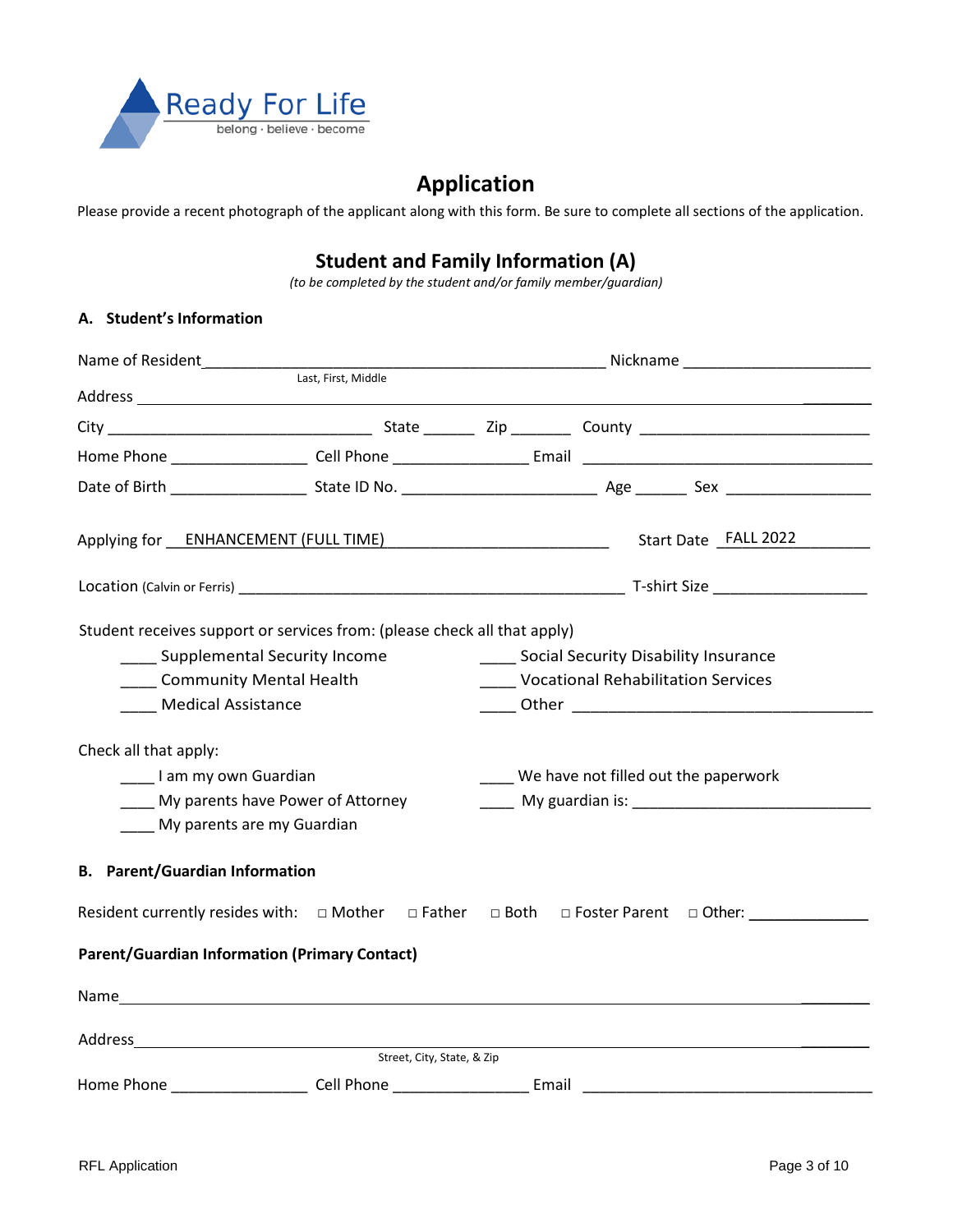

#### **Parent/Guardian Information (Secondary Contact)**

|                                                                                                                                                                                                                                           |                                                             | Street, City, State, & Zip |                                                                               |                |     |
|-------------------------------------------------------------------------------------------------------------------------------------------------------------------------------------------------------------------------------------------|-------------------------------------------------------------|----------------------------|-------------------------------------------------------------------------------|----------------|-----|
| Home Phone <b>Example 2018</b> Cell Phone <b>Contract Contract Contract Contract Contract Contract Contract Contract Contract Contract Contract Contract Contract Contract Contract Contract Contract Contract Contract Contract Cont</b> |                                                             |                            |                                                                               |                |     |
| C. Siblings                                                                                                                                                                                                                               |                                                             |                            |                                                                               |                |     |
| <b>Name</b>                                                                                                                                                                                                                               |                                                             | Age                        | <b>Name</b>                                                                   |                | Age |
|                                                                                                                                                                                                                                           |                                                             |                            |                                                                               |                |     |
| Have you ever been away from home before? ___ Yes ___ No If "Yes," where did you go and how long were                                                                                                                                     |                                                             |                            |                                                                               |                |     |
|                                                                                                                                                                                                                                           |                                                             |                            | <b>Educational Information (B)</b><br>(to be completed by parent or guardian) |                |     |
| Name(s) and location(s) of high school(s) attended                                                                                                                                                                                        | <u> 1989 - Johann Stoff, amerikansk politiker (d. 1989)</u> |                            |                                                                               | Years attended |     |
| Has the student participated in general education classes in his or her high school years? ___ Yes ___                                                                                                                                    |                                                             |                            |                                                                               |                | No  |
| Please list the general education classes for the junior and senior years:                                                                                                                                                                |                                                             |                            |                                                                               |                |     |
|                                                                                                                                                                                                                                           |                                                             |                            |                                                                               |                |     |
| What accommodations were used to support the student in these classes?                                                                                                                                                                    |                                                             |                            |                                                                               |                |     |
|                                                                                                                                                                                                                                           |                                                             |                            |                                                                               |                |     |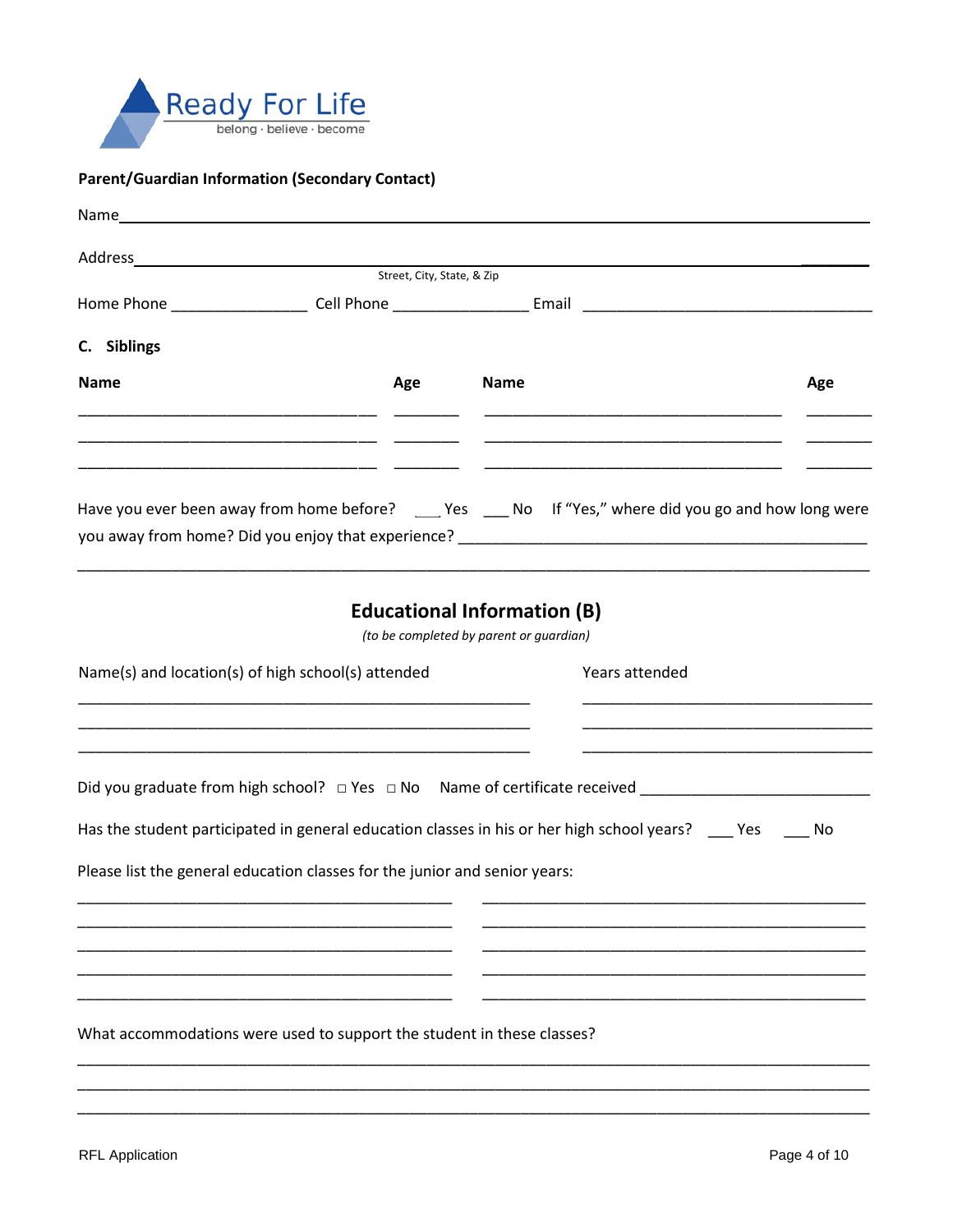

Identify learning strategies used to facilitate a positive experience.

# \_\_\_\_\_\_\_\_\_\_\_\_\_\_\_\_\_\_\_\_\_\_\_\_\_\_\_\_\_\_\_\_\_\_\_\_\_\_\_\_\_\_\_\_\_\_\_\_\_\_\_\_\_\_\_\_\_\_\_\_\_\_\_\_\_\_\_\_\_\_\_\_\_\_\_\_\_\_\_\_\_\_\_\_\_\_\_\_\_\_\_\_\_ \_\_\_\_\_\_\_\_\_\_\_\_\_\_\_\_\_\_\_\_\_\_\_\_\_\_\_\_\_\_\_\_\_\_\_\_\_\_\_\_\_\_\_\_\_\_\_\_\_\_\_\_\_\_\_\_\_\_\_\_\_\_\_\_\_\_\_\_\_\_\_\_\_\_\_\_\_\_\_\_\_\_\_\_\_\_\_\_\_\_\_\_\_ \_\_\_\_\_\_\_\_\_\_\_\_\_\_\_\_\_\_\_\_\_\_\_\_\_\_\_\_\_\_\_\_\_\_\_\_\_\_\_\_\_\_\_\_\_\_\_\_\_\_\_\_\_\_\_\_\_\_\_\_\_\_\_\_\_\_\_\_\_\_\_\_\_\_\_\_\_\_\_\_\_\_\_\_\_\_\_\_\_\_\_\_\_ **Reference Information (C)**  Ready For Life requires two people to complete a reference form on you, please list two people from your educational career who can attest to your school performance in the past few years. Name **Name Relationship** Email address \_\_\_\_\_\_\_\_\_\_\_\_\_\_\_\_\_\_\_\_\_\_\_\_\_\_\_\_\_\_\_\_ \_\_\_\_\_\_\_\_\_\_\_\_\_\_\_\_\_\_\_\_\_\_\_ \_\_\_\_\_\_\_\_\_\_\_\_\_\_\_\_\_\_\_\_\_\_\_\_\_\_\_\_\_\_ \_\_\_\_\_\_\_\_\_\_\_\_\_\_\_\_\_\_\_\_\_\_\_\_\_\_\_\_\_\_\_\_ \_\_\_\_\_\_\_\_\_\_\_\_\_\_\_\_\_\_\_\_\_\_\_ \_\_\_\_\_\_\_\_\_\_\_\_\_\_\_\_\_\_\_\_\_\_\_\_\_\_\_\_\_\_ **Work Information (D)**  *(to be completed by student with assistance from a parent or guardian)* Has the student demonstrated success in supported or independent work experiences (unpaid job tryouts or volunteer opportunities) in the community or the school? \_\_\_\_\_\_ Yes \_\_\_\_\_ No If yes, please list work experiences and level of support required. (Does the student require one-to-one supervision or periodic support to perform the job, or does she or he work independently?) Job Description **Dates of Experience** Level of Support Reason for Leaving \_\_\_\_\_\_\_\_\_\_\_\_\_\_\_\_\_\_\_\_\_\_\_\_\_\_\_\_\_\_\_ \_\_\_\_\_\_\_\_\_\_\_\_\_\_\_\_\_\_ \_\_\_\_\_\_\_\_\_\_\_\_\_\_\_\_\_\_ \_\_\_\_\_\_\_\_\_\_\_\_\_\_\_\_\_\_\_\_ \_\_\_\_\_\_\_\_\_\_\_\_\_\_\_\_\_\_\_\_\_\_\_\_\_\_\_\_\_\_\_ \_\_\_\_\_\_\_\_\_\_\_\_\_\_\_\_\_\_ \_\_\_\_\_\_\_\_\_\_\_\_\_\_\_\_\_\_ \_\_\_\_\_\_\_\_\_\_\_\_\_\_\_\_\_\_\_\_ \_\_\_\_\_\_\_\_\_\_\_\_\_\_\_\_\_\_\_\_\_\_\_\_\_\_\_\_\_\_\_ \_\_\_\_\_\_\_\_\_\_\_\_\_\_\_\_\_\_ \_\_\_\_\_\_\_\_\_\_\_\_\_\_\_\_\_\_ \_\_\_\_\_\_\_\_\_\_\_\_\_\_\_\_\_\_\_\_ \_\_\_\_\_\_\_\_\_\_\_\_\_\_\_\_\_\_\_\_\_\_\_\_\_\_\_\_\_\_\_ \_\_\_\_\_\_\_\_\_\_\_\_\_\_\_\_\_\_ \_\_\_\_\_\_\_\_\_\_\_\_\_\_\_\_\_\_ \_\_\_\_\_\_\_\_\_\_\_\_\_\_\_\_\_\_\_\_ If no, why has he/she not participated in school or community work experience? \_\_\_\_\_\_\_\_\_\_\_\_\_\_\_\_\_\_\_\_\_\_\_\_\_\_\_\_\_\_\_\_\_\_\_\_\_\_\_\_\_\_\_\_\_\_\_\_\_\_\_\_\_\_\_\_\_\_\_\_\_\_\_\_\_\_\_\_\_\_\_\_\_\_\_\_\_\_\_\_\_\_\_\_\_\_\_\_\_\_\_\_\_ \_\_\_\_\_\_\_\_\_\_\_\_\_\_\_\_\_\_\_\_\_\_\_\_\_\_\_\_\_\_\_\_\_\_\_\_\_\_\_\_\_\_\_\_\_\_\_\_\_\_\_\_\_\_\_\_\_\_\_\_\_\_\_\_\_\_\_\_\_\_\_\_\_\_\_\_\_\_\_\_\_\_\_\_\_\_\_\_\_\_\_\_\_ Has the student held a paid job in the community? \_\_\_\_\_\_\_ Yes \_\_\_\_\_\_ No If yes, please list the jobs held, the dates of employment, the level of support, wages received, and the student's reason for leaving. Job Description Dates of Employment Level of Support Wage Reason for Leaving \_\_\_\_\_\_\_\_\_\_\_\_\_\_\_\_\_\_\_\_\_\_\_\_\_\_\_ \_\_\_\_\_\_\_\_\_\_\_\_\_\_\_\_\_\_ \_\_\_\_\_\_\_\_\_\_\_\_\_\_\_\_\_\_\_ \_\_\_\_\_\_ \_\_\_\_\_\_\_\_\_\_\_\_\_\_\_\_\_\_\_\_\_\_ \_\_\_\_\_\_\_\_\_\_\_\_\_\_\_\_\_\_\_\_\_\_\_\_\_\_\_ \_\_\_\_\_\_\_\_\_\_\_\_\_\_\_\_\_\_ \_\_\_\_\_\_\_\_\_\_\_\_\_\_\_\_\_\_\_ \_\_\_\_\_\_ \_\_\_\_\_\_\_\_\_\_\_\_\_\_\_\_\_\_\_\_\_\_ \_\_\_\_\_\_\_\_\_\_\_\_\_\_\_\_\_\_\_\_\_\_\_\_\_\_\_ \_\_\_\_\_\_\_\_\_\_\_\_\_\_\_\_\_\_ \_\_\_\_\_\_\_\_\_\_\_\_\_\_\_\_\_\_\_ \_\_\_\_\_\_ \_\_\_\_\_\_\_\_\_\_\_\_\_\_\_\_\_\_\_\_\_\_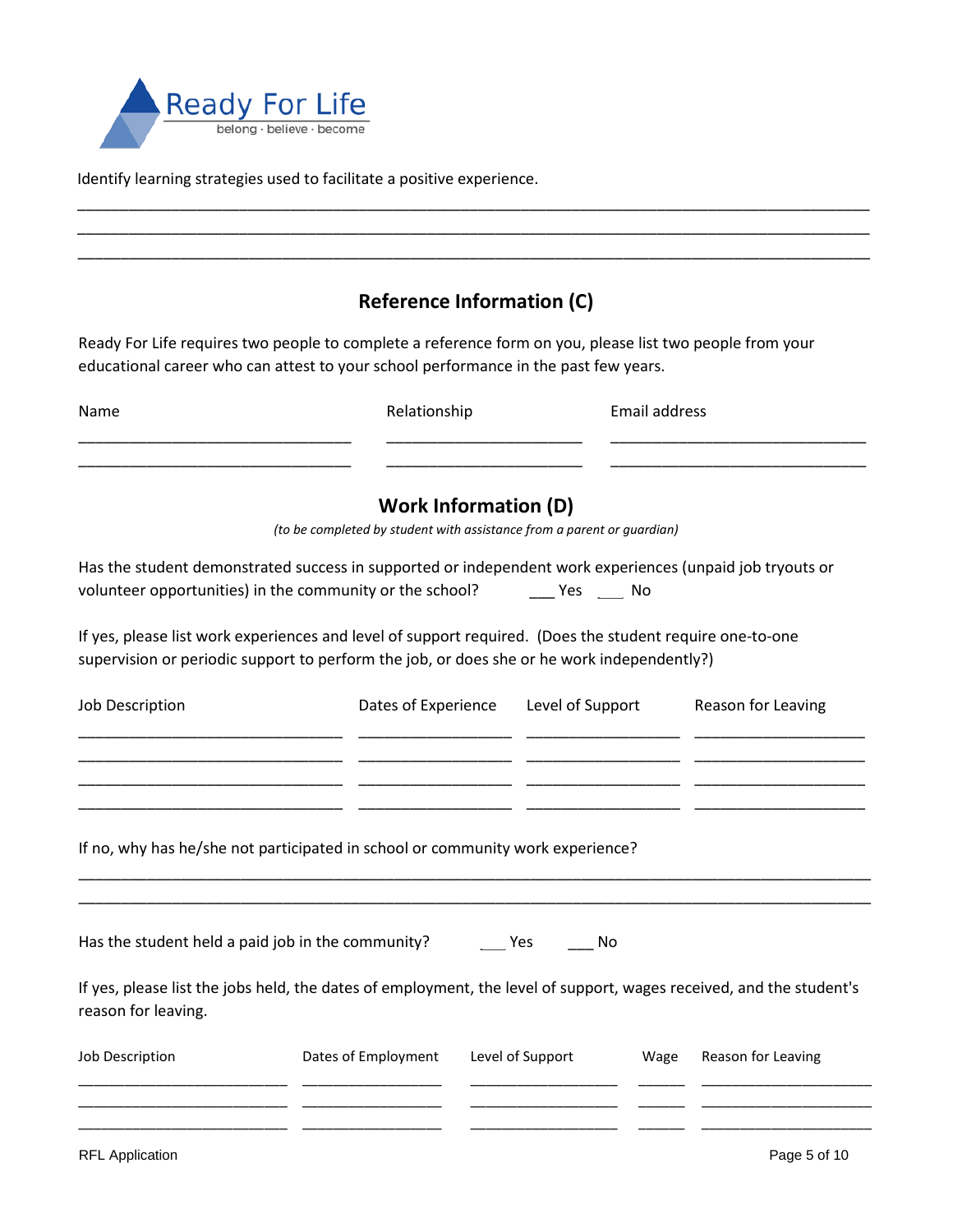

| Is the student currently employed in his or her neighborhood? | Yes | No |
|---------------------------------------------------------------|-----|----|
|---------------------------------------------------------------|-----|----|

Does the student require specialized equipment, adaptations, or modifications, or specific reinforces at the workplace? If so, please describe:

\_\_\_\_\_\_\_\_\_\_\_\_\_\_\_\_\_\_\_\_\_\_\_\_\_\_\_\_\_\_\_\_\_\_\_\_\_\_\_\_\_\_\_\_\_\_\_\_\_\_\_\_\_\_\_\_\_\_\_\_\_\_\_\_\_\_\_\_\_\_\_\_\_\_\_\_\_\_\_\_\_\_\_\_\_\_\_\_\_\_\_\_\_ \_\_\_\_\_\_\_\_\_\_\_\_\_\_\_\_\_\_\_\_\_\_\_\_\_\_\_\_\_\_\_\_\_\_\_\_\_\_\_\_\_\_\_\_\_\_\_\_\_\_\_\_\_\_\_\_\_\_\_\_\_\_\_\_\_\_\_\_\_\_\_\_\_\_\_\_\_\_\_\_\_\_\_\_\_\_\_\_\_\_\_\_\_

If the student has not been engaged in a paid employment position, why not?

| <b>Behavior Information (E)</b>                                                                                              |  |
|------------------------------------------------------------------------------------------------------------------------------|--|
| (to be completed by a parent or guardian)                                                                                    |  |
| Does the student demonstrate satisfactory school attendance? The Mondon Mondon Mondon Mondon Mondon Mondon Mo                |  |
|                                                                                                                              |  |
|                                                                                                                              |  |
| Does the student demonstrate satisfactory school behavior?                                                                   |  |
|                                                                                                                              |  |
| Has the student ever been suspended or expelled?<br>$\frac{1}{\sqrt{1-\frac{1}{2}}}$ Yes $\frac{1}{\sqrt{1-\frac{1}{2}}}$ No |  |
|                                                                                                                              |  |
|                                                                                                                              |  |
| How would this student handle the following scenarios?                                                                       |  |
| A professor is absent and has left a note on the door stating that class has been cancelled.                                 |  |
| During class, the fire alarm goes off and the building is being evacuated.                                                   |  |
| An unknown adult asks the student to come with him or her.                                                                   |  |
| A college peer of the opposite gender initiates friendly conversation with this student.                                     |  |
| The student is in the dining hall or café for lunch unsupervised.                                                            |  |

\_\_\_\_\_\_\_\_\_\_\_\_\_\_\_\_\_\_\_\_\_\_\_\_\_\_\_\_\_\_\_\_\_\_\_\_\_\_\_\_\_\_\_\_\_\_\_\_\_\_\_\_\_\_\_\_\_\_\_\_\_\_\_\_\_\_\_\_\_\_\_\_\_\_\_\_\_\_\_\_\_\_\_\_\_\_\_\_\_\_\_

\_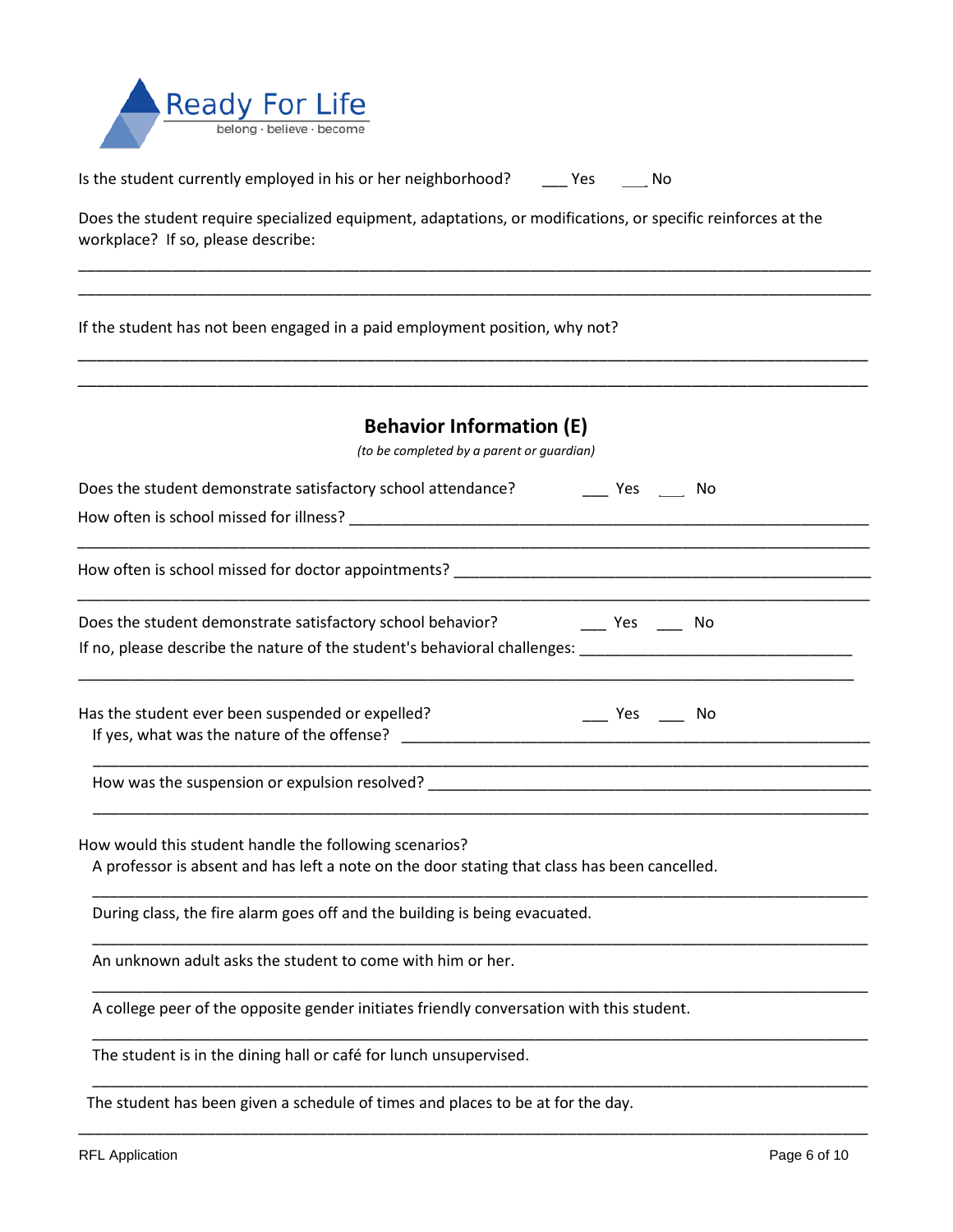

### **Disability, Medical Conditions and Health Information (F)**

*(to be completed by a parent or guardian. please use space provided to answer the questions and elaborate as much as possible, and feel free to add extra pages if necessary).*

|                        | Male $\qquad$                                                            | Female _____  |                                                                                                                        | Height _______________ Weight ___________                                                                                                                                                                                            |  |  |  |
|------------------------|--------------------------------------------------------------------------|---------------|------------------------------------------------------------------------------------------------------------------------|--------------------------------------------------------------------------------------------------------------------------------------------------------------------------------------------------------------------------------------|--|--|--|
|                        | Disability or Condition (Please check all that apply)                    |               |                                                                                                                        |                                                                                                                                                                                                                                      |  |  |  |
| $\Box$<br>□<br>П.<br>□ | Down Syndrome<br>Cerebral Palsy<br>Prader/Willi Syndrome<br>Spina Bifida | $\Box$ Autism | □ Attention Deficit Hyperactivity Disorder<br>□ Emotional Disorder (Bipolar, Depression, etc.)<br>□ Muscular Dystrophy |                                                                                                                                                                                                                                      |  |  |  |
| $\Box$                 |                                                                          |               |                                                                                                                        |                                                                                                                                                                                                                                      |  |  |  |
| □                      |                                                                          |               |                                                                                                                        |                                                                                                                                                                                                                                      |  |  |  |
| □                      |                                                                          |               |                                                                                                                        |                                                                                                                                                                                                                                      |  |  |  |
| □                      |                                                                          |               |                                                                                                                        |                                                                                                                                                                                                                                      |  |  |  |
| □                      |                                                                          |               |                                                                                                                        |                                                                                                                                                                                                                                      |  |  |  |
| $\Box$                 |                                                                          |               |                                                                                                                        |                                                                                                                                                                                                                                      |  |  |  |
|                        |                                                                          |               |                                                                                                                        | Please list all medications that you are currently taking. Include the dosage/frequency, purpose of the                                                                                                                              |  |  |  |
|                        | Describe chronic health problems for which you see a doctor              |               |                                                                                                                        | Are you independent in self-administering medications and remembering to take medication? ** $\Box$ Yes<br>$\Box$ No<br>** Please note that the Academy and Residential Services do not have a nurse or any other medical personnel. |  |  |  |
|                        |                                                                          |               |                                                                                                                        |                                                                                                                                                                                                                                      |  |  |  |
|                        |                                                                          |               |                                                                                                                        | Communications: Please describe the applicant's ability to communicate with staff and other students                                                                                                                                 |  |  |  |

\_\_\_\_\_\_\_\_\_\_\_\_\_\_\_\_\_\_\_\_\_\_\_\_\_\_\_\_\_\_\_\_\_\_\_\_\_\_\_\_\_\_\_\_\_\_\_\_\_\_\_\_\_\_\_\_\_\_\_\_\_\_\_\_\_\_\_\_\_\_\_\_\_\_\_\_\_\_\_\_\_\_\_\_\_\_\_\_\_\_\_\_\_ \_\_\_\_\_\_\_\_\_\_\_\_\_\_\_\_\_\_\_\_\_\_\_\_\_\_\_\_\_\_\_\_\_\_\_\_\_\_\_\_\_\_\_\_\_\_\_\_\_\_\_\_\_\_\_\_\_\_\_\_\_\_\_\_\_\_\_\_\_\_\_\_\_\_\_\_\_\_\_\_\_\_\_\_\_\_\_\_\_\_\_\_\_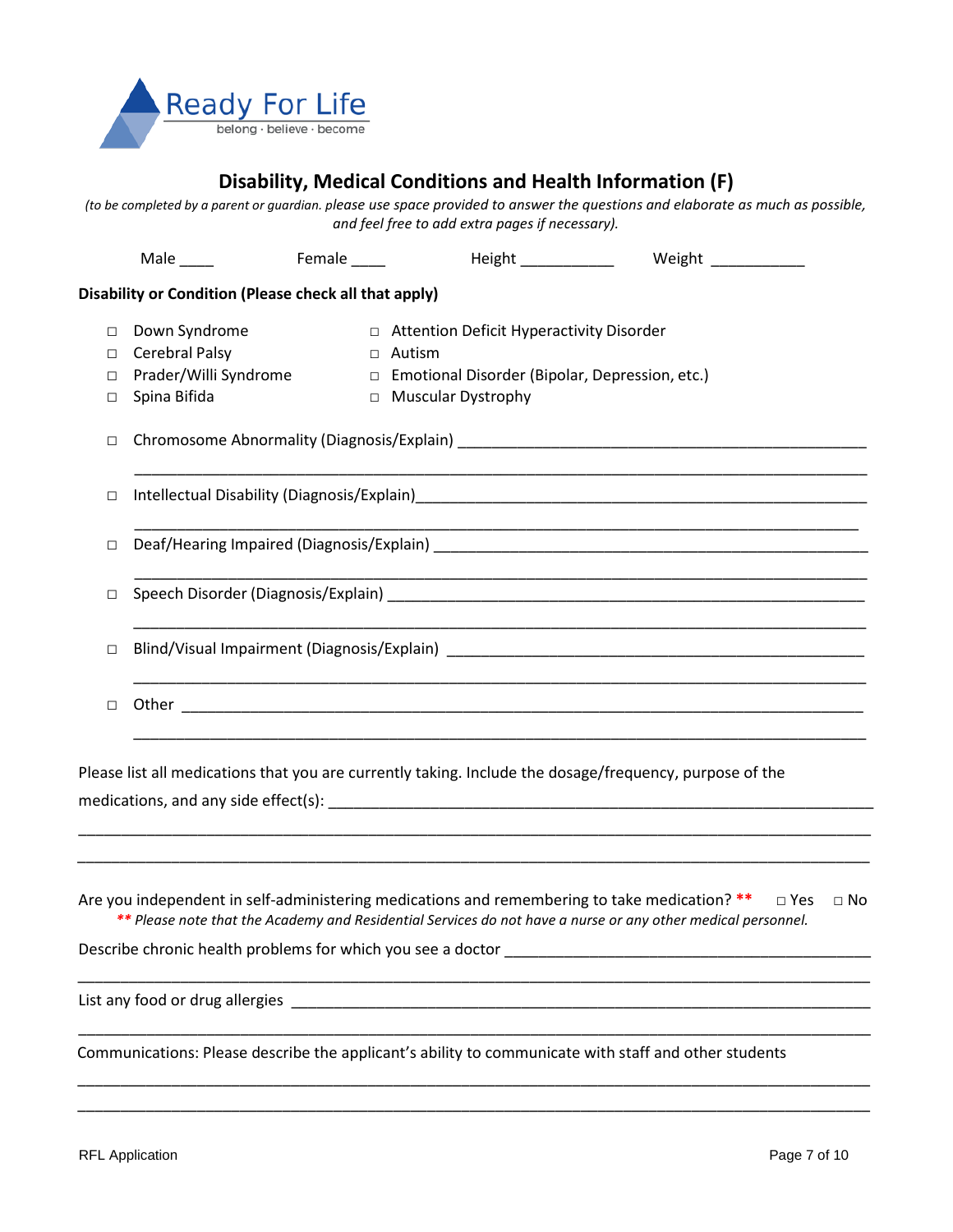

Please list any significant medical and/or physical conditions that may impact your participation in social and/or recreational activities within the program (for example: severe allergies or visual disability).

\_\_\_\_\_\_\_\_\_\_\_\_\_\_\_\_\_\_\_\_\_\_\_\_\_\_\_\_\_\_\_\_\_\_\_\_\_\_\_\_\_\_\_\_\_\_\_\_\_\_\_\_\_\_\_\_\_\_\_\_\_\_\_\_\_\_\_\_\_\_\_\_\_\_\_\_\_\_\_\_\_\_\_\_\_\_\_\_\_\_\_\_\_

| Do you have seizures? _ Yes _ No                                                                             |                                                                                                                        |
|--------------------------------------------------------------------------------------------------------------|------------------------------------------------------------------------------------------------------------------------|
|                                                                                                              |                                                                                                                        |
|                                                                                                              |                                                                                                                        |
| aid, etc.) and if you require accessibility accommodations.                                                  | Please list any assistive technology that you use (i.e., wheelchair, eyeglasses, prosthesis, walker, hearing aid, roll |
|                                                                                                              |                                                                                                                        |
| speech therapy, or behavioral therapy? If yes, please list.                                                  | Do you currently receive private therapeutic services, such as physical therapy, occupational therapy, psychiatry,     |
|                                                                                                              | Insurance Information (G)<br>(to be completed by a parent or guardian)                                                 |
| Is the student covered by Medical Insurance? __ Yes __ No                                                    |                                                                                                                        |
| If yes, please list the student's health insurance carrier (examples, Blue Cross, Medicare, Priority Health) |                                                                                                                        |
|                                                                                                              |                                                                                                                        |
|                                                                                                              |                                                                                                                        |
|                                                                                                              |                                                                                                                        |
| Card Holder Name                                                                                             |                                                                                                                        |
| PLEASE ATTACHED A CURRENT COPY OF YOUR INSURANCE CARD TO THE APPLICATION.                                    |                                                                                                                        |
| <b>Additional Information</b>                                                                                |                                                                                                                        |
|                                                                                                              |                                                                                                                        |
|                                                                                                              |                                                                                                                        |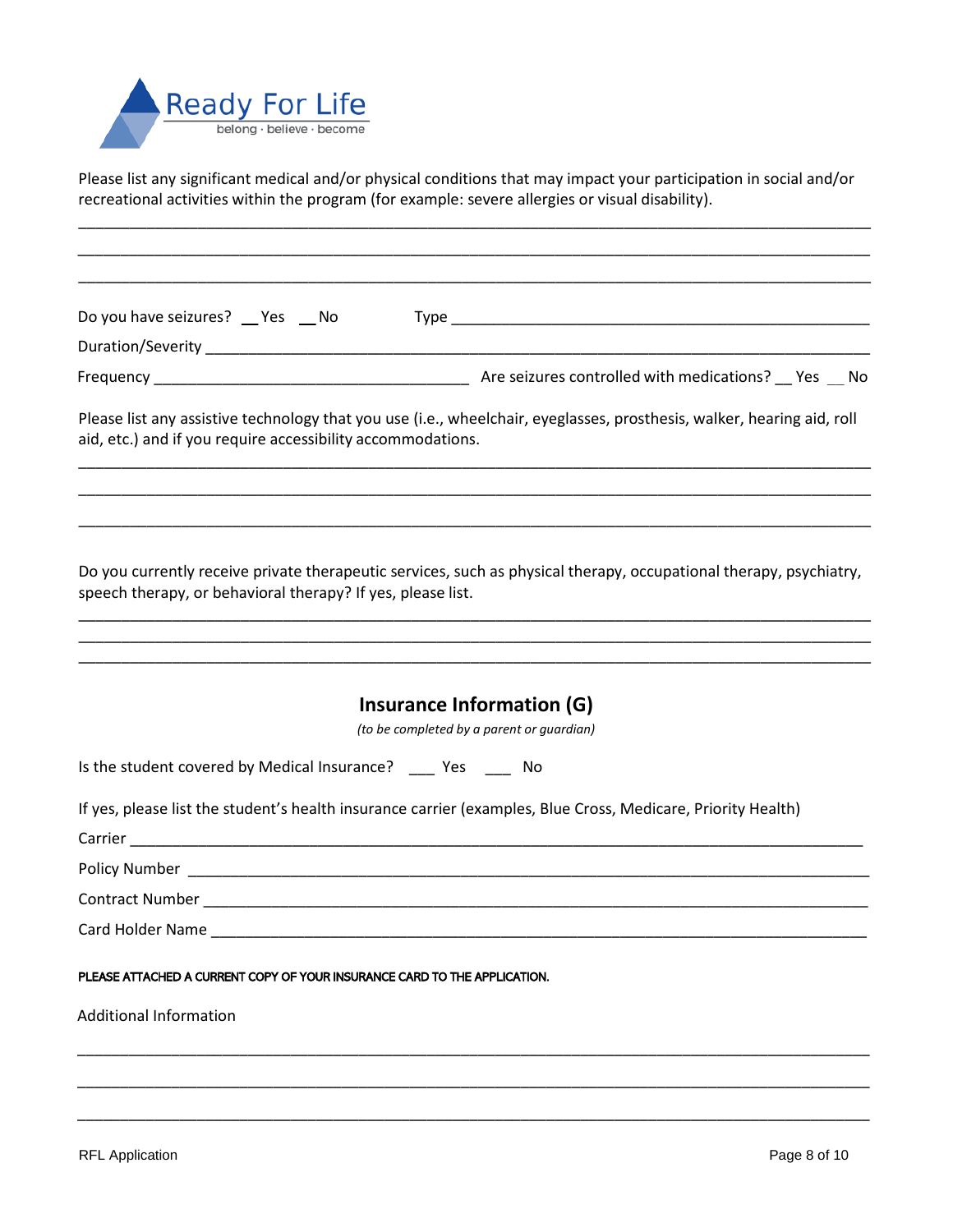

#### **Immunization Requirements**

We believe that the campus community is best served when every student is immunized. In compliance with recommendations from the American College Health Association, the following vaccines are required for all incoming Ready for Life Students:

MMR (Measles, Mumps, Rubella) Tetanus, Diphtheria, Pertussis Serogroup B Meningococcal varicella Vaccine Influenza **Meningitis B** 

Meningococcal Vaccine A, C, Y, W-135 Tetanus booster within the last 10 years

Students must provide documented poof of these immunization before entering the Ready for Life Academy program on the campuses of Hope College, Ferris State University and Calvin University.